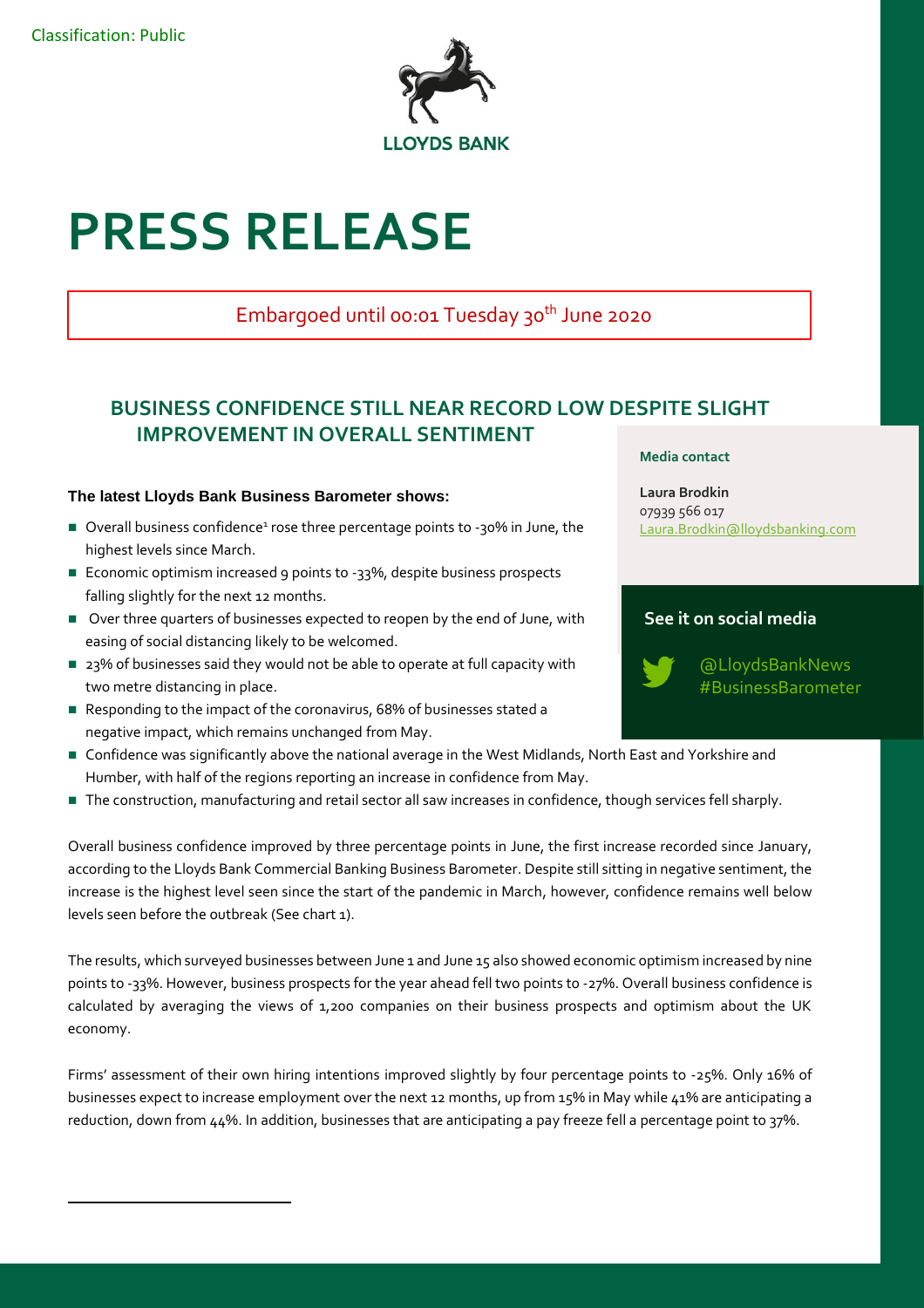

Responding specifically to the impact of the coronavirus, 68% of businesses stated a negative impact, which remains unchanged from last month, while 63% are still seeing disruption to their supply chain (see chart 2). However, 78% expected to reopen their business by the end of June, as easing of restrictions lifts. In addition, the recent Government announcement to relax social distancing restrictions will be of benefit to businesses as 23% of all firms said they would not be able to operate at full capacity with two metre social distancing measures in place. (See chart 3).







**Hann-Ju Ho, Senior Economist, Lloyds Bank Commercial Banking, said:** "While the results suggest the economy may be starting to see some improvement, trading conditions remain difficult for most firms as the majority are still experiencing disruption to supply chains. Hopefully the recent Government announcement of further relaxation of restrictions and the slight easing of social distancing measures will enable more businesses to reach their capacity and resume their usual activities, which we would expect to be reflected in further improvements to optimism next month."

#### **CONFIDENCE ACROSS THE REGIONS AND SECTORS**

From a regional perspective, despite all sitting in negative sentiment, half of the 12 regions reported a higher confidence in June. The West Midlands was the least negative region at -18% and the most negative was Scotland at -41% (See chart 4).

In June, the construction sector rebounded strongly, increasing 30 percentage points to -14%. The retail sector increased two points to -23% and manufacturing saw an improvement at -35%. These were the highest levels seen since March, however, other services fell to -36% largely reflecting the impact on the hospitality and education sectors.

**Paul Gordon, Managing Director for SME and Mid Corporates, Lloyds Bank Commercial Banking, said:** "For the first time since the start of the pandemic, we are starting to see optimism lift for a number of regions. Confidence levels continue to improve and as Britain sees further easing of measures and more businesses across the UK reopening for the summer season, it is hoped that this will further improve businesses' confidence. We remain committed to being by the side of businesses at this time so that they can continue to open their doors in the weeks ahead to the best of their ability."